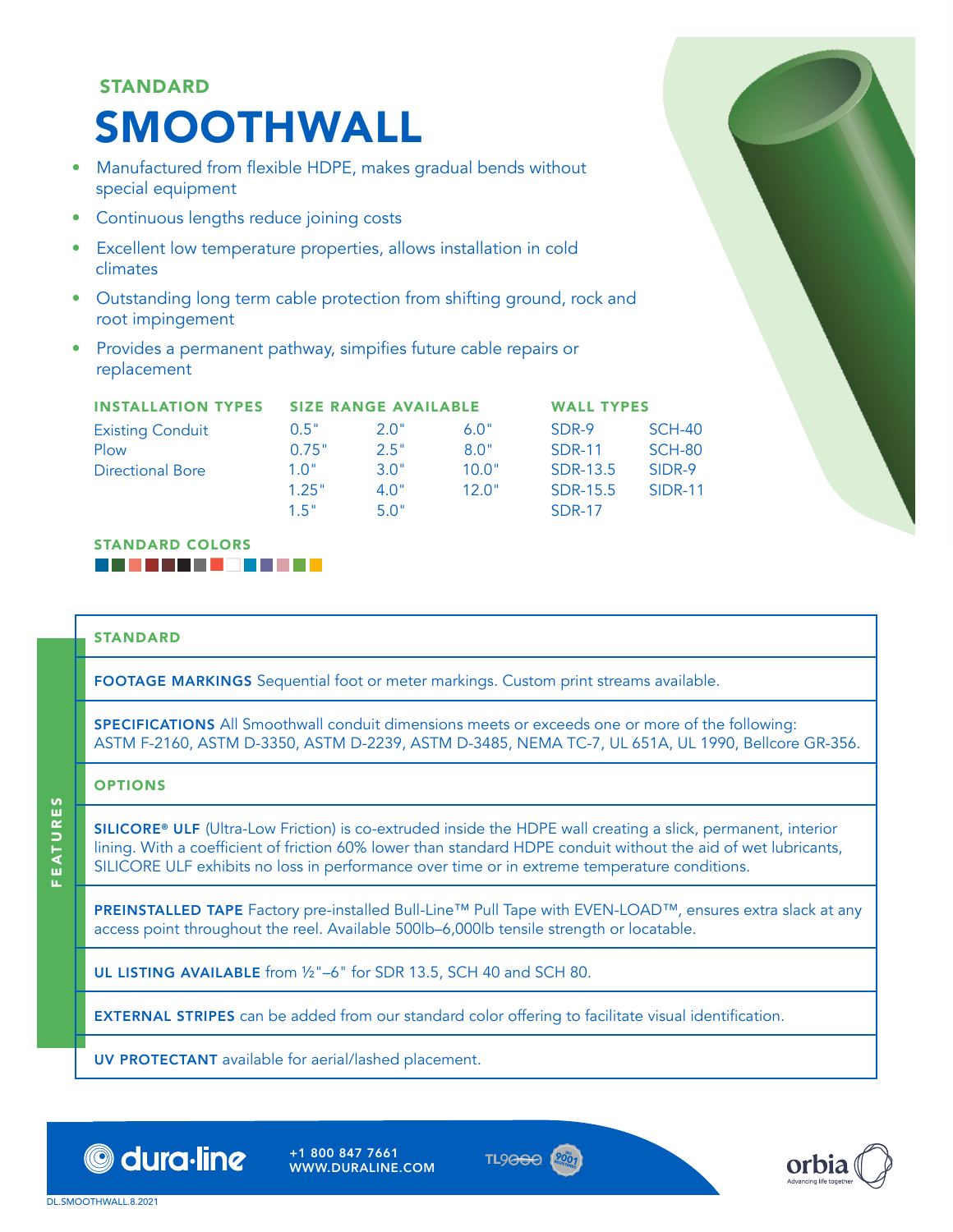# SMOOTHWALL (SDR) TECHNICAL SPECIFICATIONS (SIZES 3"-12" NEXT PAGE)

|                  | <b>PIPE SIZE</b>                    | $1/2$ <sup>11</sup> | $3/4$ <sup>11</sup> | 1 <sup>m</sup> | $1\frac{1}{4}$ | $1\frac{1}{2}$ " | 2"    | $2\frac{1}{2}$ " |
|------------------|-------------------------------------|---------------------|---------------------|----------------|----------------|------------------|-------|------------------|
| <b>WALL TYPE</b> | NOM OD (IN)                         | 0.840               | 1.050               | 1.315          | 1.660          | 1.900            | 2.375 | 2.875            |
|                  | <b>OD TOLERENCE +/-</b>             | 0.004               | 0.005               | 0.007          | 0.008          | 0.010            | 0.012 | 0.014            |
|                  | <b>BEND RADIUS (IN) SUPPORTED</b>   | 8                   | 10                  | 13             | 17             | 19               | 24    | 29               |
|                  | <b>BEND RADIUS (IN) UNSUPPORTED</b> | 16                  | 20                  | 26             | 34             | 38               | 48    | 58               |
|                  | MIN. WALL (IN)                      | 0.093               | 0.117               | 0.146          | 0.184          | 0.211            | 0.264 | 0.319            |
|                  | <b>WALL TOLERANCE +</b>             | 0.020               | 0.020               | 0.020          | 0.022          | 0.025            | 0.032 | 0.038            |
| SDR-9            | AVG ID (IN)                         | 0.634               | 0.796               | 1.003          | 1.270          | 1.453            | 1.815 | 2.199            |
|                  | <b>MIN ID (IN)</b>                  | 0.614               | 0.776               | 0.983          | 1.248          | 1.428            | 1.783 | 2.161            |
|                  | <b>WEIGHT (#/FT)</b>                | 0.098               | 0.152               | 0.234          | 0.370          | 0.485            | 0.759 | 1.110            |
|                  | <b>SWPS (LBS)</b>                   | 525                 | 821                 | 1,288          | 1,052          | 2,688            | 4,200 | 6,155            |
|                  | MIN. WALL (IN)                      | 0.076               | 0.095               | 0.120          | 0.151          | 0.173            | 0.216 | 0.261            |
|                  | <b>WALL TOLERANCE +</b>             | 0.020               | 0.020               | 0.020          | 0.020          | 0.021            | 0.026 | 0.031            |
| <b>SDR-11</b>    | AVG ID (IN)                         | 0.668               | 0.840               | 1.055          | 1.338          | 1.533            | 1.917 | 2.322            |
|                  | MIN ID (IN)                         | 0.648               | 0.820               | 1.035          | 1.318          | 1.512            | 1.891 | 2.291            |
|                  | <b>WEIGHT (#/FT)</b>                | 0.084               | 0.128               | 0.199          | 0.312          | 0.408            | 0.636 | 0.930            |
|                  | <b>SWPS (LBS)</b>                   | 440                 | 687                 | 1,078          | 1,717          | 2,249            | 3,515 | 5,151            |
|                  | MIN. WALL (IN)                      | 0.062               | 0.078               | 0.097          | 0.123          | 0.141            | 0.176 | 0.213            |
|                  | <b>WALL TOLERANCE +</b>             | 0.020               | 0.020               | 0.020          | 0.020          | 0.020            | 0.021 | 0.026            |
| SDR-13.5         | AVG ID (IN)                         | 0.696               | 0.874               | 1.101          | 1.394          | 1.598            | 2.002 | 2.423            |
|                  | <b>MIN ID (IN)</b>                  | 0.676               | 0.854               | 1.081          | 1.374          | 1.578            | 1.981 | 2.397            |
|                  | <b>WEIGHT (#/FT)</b>                | 0.072               | 0.110               | 0.167          | 0.263          | 0.342            | 0.528 | 0.775            |
|                  | <b>SWPS (LBS)</b>                   | 365                 | 570                 | 894            | 1,425          | 1,867            | 2,917 | 4,274            |
|                  | MIN. WALL (IN)                      | 0.062               | 0.068               | 0.084          | 0.107          | 0.123            | 0.153 | 0.185            |
|                  | <b>WALL TOLERANCE +</b>             | 0.018               | 0.020               | 0.020          | 0.020          | 0.020            | 0.020 | 0.022            |
| <b>SDR-15.5</b>  | AVG ID (IN)                         | 0.698               | 0.894               | 1.127          | 1.426          | 1.634            | 2.049 | 2.483            |
|                  | MIN ID (IN)                         | 0.680               | 0.874               | 1.107          | 1.406          | 1.614            | 2.029 | 2.461            |
|                  | WEIGHT (#/FT)                       | 0.071               | 0.098               | 0.149          | 0.234          | 0.304            | 0.467 | 0.680            |
|                  | <b>SWPS (LBS)</b>                   |                     |                     | 792            | 1,234          | 1,607            | 2,466 | 3,592            |
|                  | MIN. WALL (IN)                      |                     | 0.062               | 0.077          | 0.098          | 0.112            | 0.140 | 0.169            |
|                  | <b>WALL TOLERANCE +</b>             |                     | 0.020               | 0.020          | 0.020          | 0.020            | 0.020 | 0.020            |
|                  | AVG ID (IN)                         |                     | 0.906               | 1.141          | 1.444          | 1.656            | 2.075 | 2.517            |
| <b>SDR-17</b>    | MIN ID (IN)                         |                     | 0.886               | 1.121          | 1.424          | 1.636            | 2.055 | 2.497            |
|                  | <b>WEIGHT (#/FT)</b>                |                     | 0.091               | 0.138          | 0.217          | 0.281            | 0.432 | 0.625            |
|                  | <b>SWPS (LBS)</b>                   |                     | 460                 | 722            | 1,150          | 1,507            | 2,355 | 3,450            |

(SIZES 3"-12: NEXT PAGE)

 $\qquad \qquad \Box$ 



© dura·line

+1 800 847 7661 WWW.DURALINE.COM  $TL9<sub>0</sub> <sub>0</sub>$ REGISTERED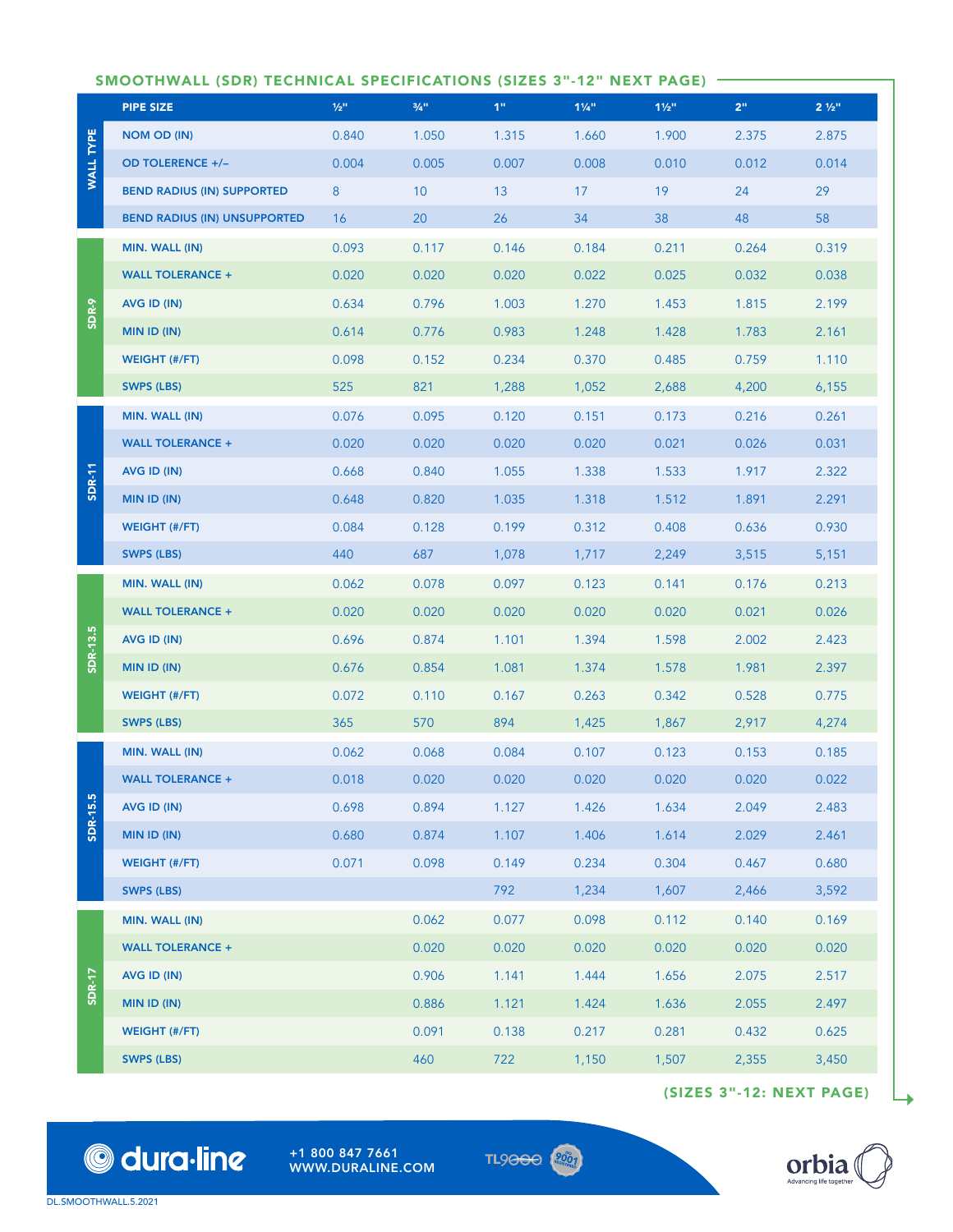# SMOOTHWALL (SDR) TECHNICAL SPECIFICATIONS (SIZES ½"-2½" PREVIOUS PAGE)

|                  | <b>PIPE SIZE</b>                    | 3"    | 4"     | 5"     | 6"     | 8"     | 10"    | 12"     |
|------------------|-------------------------------------|-------|--------|--------|--------|--------|--------|---------|
|                  | NOM OD (IN)                         | 3.500 | 4.500  | 5.563  | 6.625  | 8.625  | 10.750 | 12.750  |
| <b>WALL TYPE</b> | <b>OD TOLERENCE +/-</b>             | 0.018 | 0.023  | 0.028  | 0.033  | 0.043  | 0.054  | 0.064   |
|                  | <b>BEND RADIUS (IN) SUPPORTED</b>   | 39    | 50     | 61     | 73     | 155    | 194    | 230     |
|                  | <b>BEND RADIUS (IN) UNSUPPORTED</b> | 78    | 100    | 122    | 146    | 233    | 290    | 344     |
| SDR-9            | MIN. WALL (IN)                      | 0.389 | 0.500  | 0.618  | 0.736  | 0.958  | 1.194  | 1.417   |
|                  | <b>WALL TOLERANCE +</b>             | 0.047 | 0.060  | 0.074  | 0.088  | 0.115  | 0.143  | 0.170   |
|                  | AVG ID (IN)                         | 2.675 | 3.440  | 4.253  | 5.065  | 6.593  | 8.219  | 9.746   |
|                  | MIN ID (IN)                         | 2.628 | 3.380  | 4.179  | 4.977  | 6.479  | 8.076  | 9.576   |
|                  | <b>WEIGHT (#/FT)</b>                | 1.648 | 2.723  | 4.161  | 5.901  | 10.001 | 15.534 | 21.866  |
|                  | SWPS (LBS)                          | 9,122 | 15,080 | 23,045 | 32,684 | 55,397 | 86,057 | 121,056 |
|                  | MIN. WALL (IN)                      | 0.318 | 0.409  | 0.506  | 0.602  | 0.784  | 0.977  | 1.159   |
|                  | <b>WALL TOLERANCE +</b>             | 0.038 | 0.049  | 0.061  | 0.072  | 0.094  | 0.117  | 0.139   |
| <b>SDR-11</b>    | AVG ID (IN)                         | 2.826 | 3.633  | 4.490  | 5.349  | 6.963  | 8.679  | 10.293  |
|                  | MIN ID (IN)                         | 2.788 | 3.584  | 4.429  | 5.277  | 6.869  | 8.562  | 10.154  |
|                  | <b>WEIGHT (#/FT)</b>                | 1.380 | 2.282  | 3.490  | 4.944  | 8.383  | 13.019 | 18.319  |
|                  | SWPS (LBS)                          | 7,633 | 12,618 | 19,284 | 27,349 | 46,355 | 72,010 | 101,297 |
|                  | MIN. WALL (IN)                      | 0.259 | 0.333  | 0.412  | 0.491  | 0.639  | 0.796  | 0.944   |
|                  | <b>WALL TOLERANCE +</b>             | 0.031 | 0.040  | 0.049  | 0.059  | 0.077  | 0.096  | 0.113   |
| SDR-13.5         | AVG ID (IN)                         | 2.951 | 3.794  | 4.690  | 5.584  | 7.270  | 9.062  | 10.749  |
|                  | MIN ID (IN)                         | 2.920 | 3.754  | 4.641  | 5.525  | 7.193  | 8.966  | 10.636  |
|                  | <b>WEIGHT (#/FT)</b>                | 1.146 | 1.895  | 2.896  | 4.112  | 6.969  | 10.821 | 15.214  |
|                  | <b>SWPS (LBS)</b>                   | 6,335 | 10,472 | 16,004 | 22,697 | 38,470 | 59,762 | 84,067  |
|                  | MIN. WALL (IN)                      | 0.226 | 0.290  | 0.359  | 0.427  |        |        |         |
|                  | <b>WALL TOLERANCE +</b>             | 0.027 | 0.035  | 0.043  | 0.051  |        |        |         |
| <b>SDR-15.5</b>  | AVG ID (IN)                         | 3.021 | 3.885  | 4.802  | 5.720  |        |        |         |
|                  | MIN ID (IN)                         | 2.994 | 3.850  | 4.759  | 5.669  |        |        |         |
|                  | <b>WEIGHT (#/FT)</b>                | 1.011 | 1.669  | 2.552  | 3.615  |        |        |         |
|                  | <b>SWPS (LBS)</b>                   | 5,342 | 8,814  | 13,483 | 19,123 |        |        |         |
|                  | MIN. WALL (IN)                      | 0.206 | 0.265  | 0.327  | 0.390  |        |        |         |
|                  | <b>WALL TOLERANCE +</b>             | 0.025 | 0.032  | 0.039  | 0.047  |        |        |         |
| SDR-17           | AVG ID (IN)                         | 3.063 | 3.938  | 4.870  | 5.798  |        |        |         |
|                  | MIN ID (IN)                         | 3.038 | 3.906  | 4.831  | 5.751  |        |        |         |
|                  | <b>WEIGHT (#/FT)</b>                | 0.928 | 1.534  | 2.339  | 3.324  |        |        |         |
|                  |                                     |       |        |        |        |        |        |         |

 $-$  (SIZES  $\frac{1}{2}$ "-2½" PREVIOUS PAGE)



+1 800 847 7661 WWW.DURALINE.COM



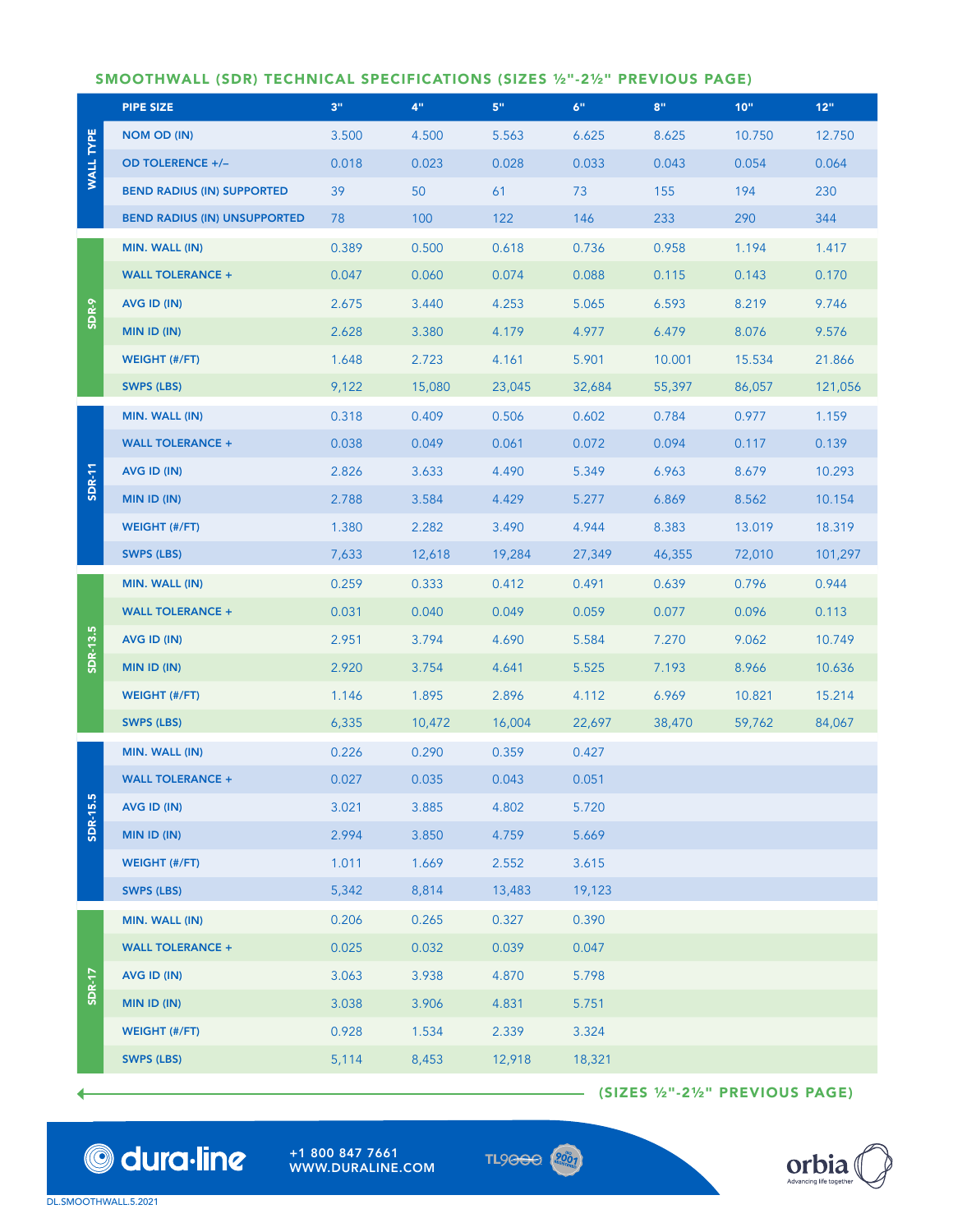# SMOOTHWALL (SCH) TECHNICAL SPECIFICATIONS (SIZES 3"-12" NEXT PAGE)

|                  | <b>PIPE SIZE</b>                    | $1/2$ <sup>11</sup> | $3/4$ <sup>11</sup> | 4 <sup>m</sup> | $11/4$ <sup>11</sup> | $1\frac{1}{2}$ " | 2 <sup>ii</sup> | $2\frac{1}{2}$ " |
|------------------|-------------------------------------|---------------------|---------------------|----------------|----------------------|------------------|-----------------|------------------|
| <b>WALL TYPE</b> | <b>NOM OD (IN)</b>                  | 0.840               | 1.050               | 1.315          | 1.660                | 1.900            | 2.375           | 2.875            |
|                  | <b>OD TOLERENCE +/-</b>             | 0.004               | 0.005               | 0.007          | 0.008                | 0.010            | 0.012           | 0.014            |
|                  | <b>BEND RADIUS (IN) SUPPORTED</b>   | 8                   | 10                  | 13             | 17                   | 19               | 24              | 29               |
|                  | <b>BEND RADIUS (IN) UNSUPPORTED</b> | 16                  | 20                  | 26             | 34                   | 38               | 48              | 58               |
| <b>SCH-40</b>    | MIN. WALL (IN)                      | 0.109               | 0.113               | 0.133          | 0.140                | 0.145            | 0.154           | 0.203            |
|                  | <b>WALL TOLERANCE +</b>             | 0.020               | 0.020               | 0.020          | 0.020                | 0.020            | 0.020           | 0.024            |
|                  | MIN ID (IN)                         | 0.582               | 0.784               | 1.009          | 1.340                | 1.570            | 2.027           | 2.421            |
|                  | AVG ID (IN)                         | 0.602               | 0.804               | 1.029          | 1.360                | 1.590            | 2.047           | 2.445            |
|                  | <b>WEIGHT (#/FT)</b>                | 0.111               | 0.148               | 0.217          | 0.293                | 0.350            | 0.469           | 0.740            |
|                  | <b>SWPS (LBS)</b>                   | 601                 | 798                 | 1,340          | 1,604                | 1,919            | 2,579           | 4,090            |
|                  | MIN. WALL (IN)                      | 0.147               | 0.154               | 0.179          | 0.191                | 0.200            | 0.218           | 0.276            |
|                  | <b>WALL TOLERANCE +</b>             | 0.020               | 0.020               | 0.021          | 0.023                | 0.024            | 0.026           | 0.033            |
| <b>SCH-80</b>    | MIN ID (IN)                         | 0.506               | 0.702               | 0.915          | 1.232                | 1.452            | 1.887           | 2.257            |
|                  | AVG ID (IN)                         | 0.526               | 0.722               | 0.936          | 1.255                | 1.476            | 1.913           | 2.290            |
|                  | <b>WEIGHT (#/FT)</b>                | 0.139               | 0.188               | 0.276          | 0.382                | 0.463            | 0.641           | 0.978            |
|                  | <b>SWPS (LBS)</b>                   | 768                 | 1,040               | 1,533          | 2,116                | 2,564            | 2,545           | 5,409            |

#### SMOOTHWALL SDR & SCHEDULE NOTES

*1. Bend Radius* 

| $\frac{1}{2}$ " through 2 ½" | Supported Bend Radius 10 times the OD | Unsupported Bend Radius 20 times the OD |
|------------------------------|---------------------------------------|-----------------------------------------|
| 3" through 6"                | Supported Bend Radius 11 times the OD | Unsupported Bend Radius 22 times the OD |
| 8" through 16"               | Supported Bend Radius 18 times the OD | Unsupported Bend Radius 27 times the OD |

*2. During cable placement, large sweeping bends are recommended over tighter bends. Pre-formed sweeps are recommended for conduit sizes 8" through 16" diameters.* 

*3. SWPS (Safe Working Pull Strength) is calculated using a 25% safety factor with the minimum resin tensile strength of 3,000 psi, the average OD and average wall thickness.* 



+1 800 847 7661 WWW.DURALINE.COM





(SIZES 3"-12: NEXT PAGE)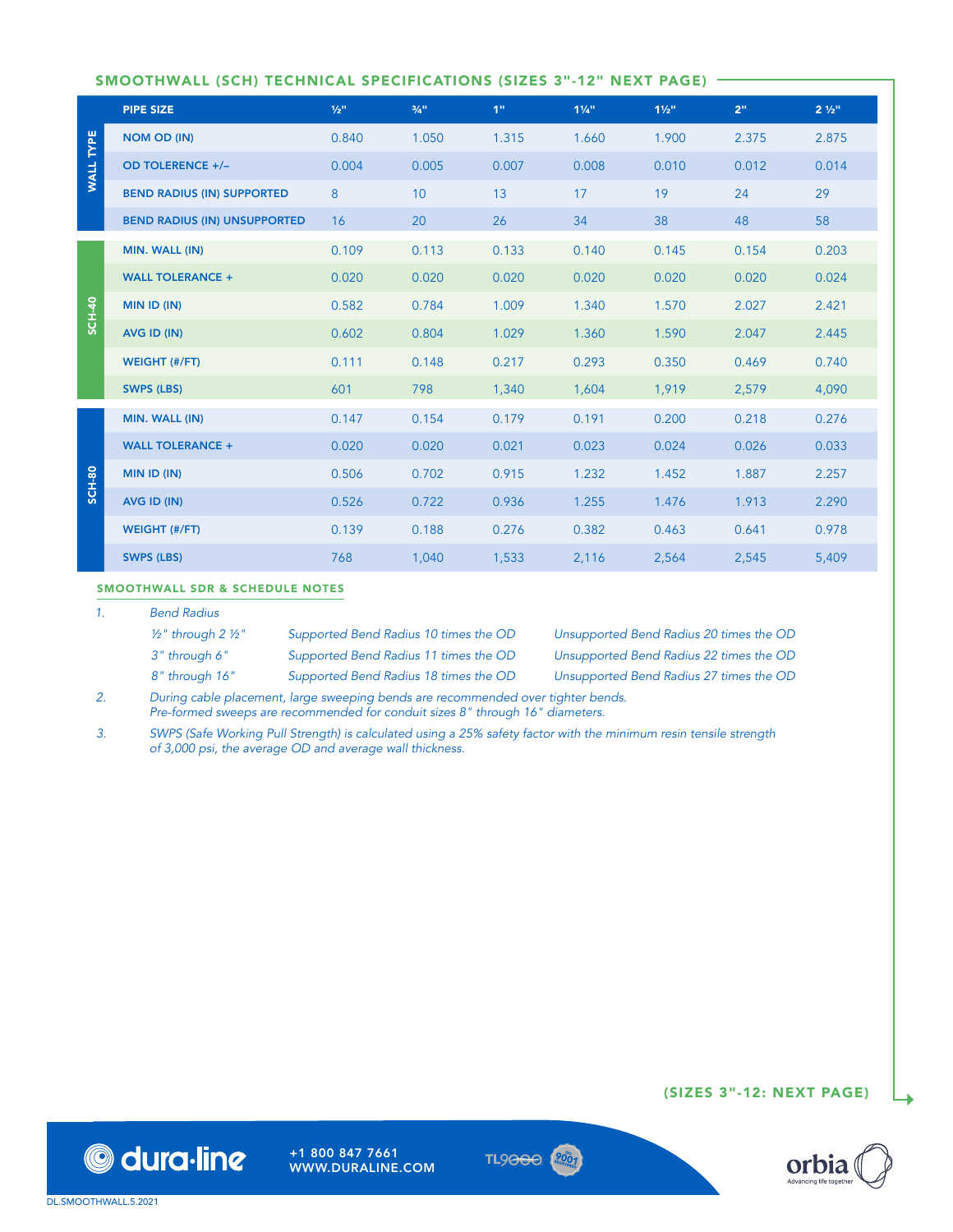# SMOOTHWALL (SCH) TECHNICAL SPECIFICATIONS (SIZES ½"-2½" PREVIOUS PAGE)

|                  | <b>PIPE SIZE</b>                    | 3"    | 4 <sup>0</sup> | 5"     | 6"     | 8"     | 10"    | 12"    |
|------------------|-------------------------------------|-------|----------------|--------|--------|--------|--------|--------|
|                  | <b>NOM OD (IN)</b>                  | 3.500 | 4.500          | 5.563  | 6.625  | 8.625  | 10.750 | 12.750 |
| <b>WALL TYPE</b> | OD TOLERENCE +/-                    | 0.018 | 0.023          | 0.028  | 0.033  | 0.043  | 0.054  | 0.064  |
|                  | <b>BEND RADIUS (IN) SUPPORTED</b>   | 39    | 50             | 61     | 73     | 155    | 194    | 230    |
|                  | <b>BEND RADIUS (IN) UNSUPPORTED</b> | 78    | 100            | 122    | 146    | 233    | 290    | 344    |
| <b>SCH-40</b>    | MIN. WALL (IN)                      | 0.216 | 0.237          | 0.258  | 0.280  | 0.322  | 0.365  | 0.406  |
|                  | <b>WALL TOLERANCE +</b>             | 0.026 | 0.028          | 0.031  | 0.034  | 0.039  | 0.044  | 0.049  |
|                  | MIN ID (IN)                         | 3.016 | 3.970          | 4.985  | 5.997  | 7.903  | 9.932  | 11.840 |
|                  | AVG ID (IN)                         | 3.042 | 3.998          | 5.016  | 6.031  | 7.942  | 9.976  | 11.889 |
|                  | <b>WEIGHT (#/FT)</b>                | 0.969 | 1.380          | 1.872  | 2.432  | 3.661  | 5.215  | 6.846  |
|                  | <b>SWPS (LBS)</b>                   | 5,348 | 7,618          | 10,320 | 13,395 | 20,158 | 28,580 |        |
|                  | MIN. WALL (IN)                      | 0.300 | 0.337          | 0.375  | 0.432  |        |        |        |
|                  | <b>WALL TOLERANCE +</b>             | 0.036 | 0.040          | 0.045  | 0.052  |        |        |        |
| <b>SCH-80</b>    | MIN ID (IN)                         | 2.828 | 3.746          | 4.723  | 5.657  |        |        |        |
|                  | AVG ID (IN)                         | 2.864 | 3.786          | 4.768  | 5.709  |        |        |        |
|                  | <b>WEIGHT (#/FT)</b>                | 1.310 | 1.914          | 2.657  | 3.656  |        |        |        |
|                  | <b>SWPS (LBS)</b>                   | 7,238 | 10,578         | 14,669 | 20,172 |        |        |        |

 $-$  (SIZES  $\frac{1}{2}$ "-2½" PREVIOUS PAGE)



+1 800 847 7661 WWW.DURALINE.COM TL9<del>000</del>  $\left( \frac{900}{n_{\text{EGB}}}\right)$